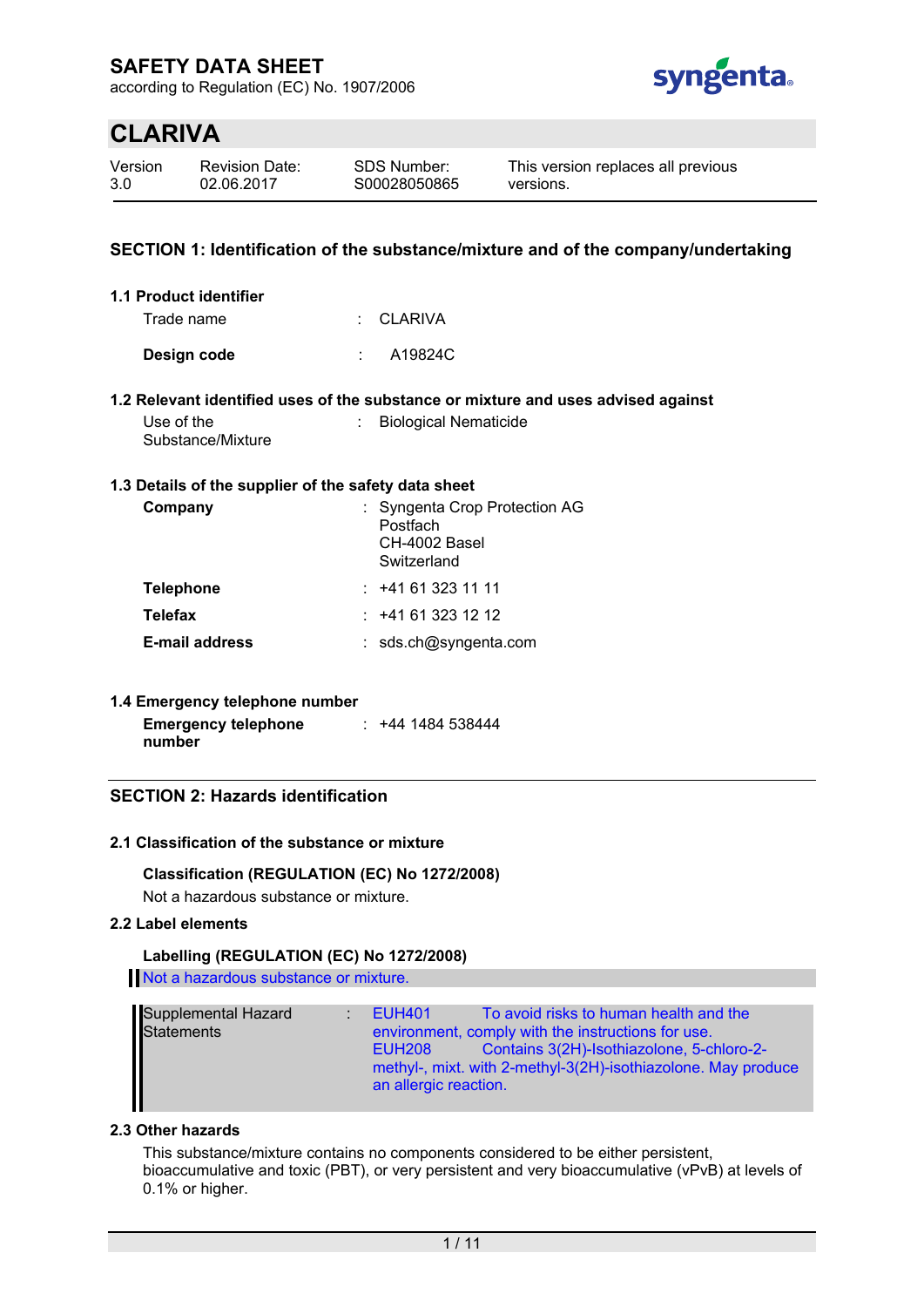according to Regulation (EC) No. 1907/2006



# **CLARIVA**

Version 3.0

Revision Date: 02.06.2017

SDS Number: S00028050865 This version replaces all previous versions.

### **SECTION 3: Composition/information on ingredients**

#### **3.2 Mixtures**

### **Hazardous components**

| Chemical name                                                                                                                                   | CAS-No.<br>EC-No.<br>Index-No.<br>Registration number | Classification                                                                                                                                                                                                         | Concentration<br>$(\%$ w/w) |
|-------------------------------------------------------------------------------------------------------------------------------------------------|-------------------------------------------------------|------------------------------------------------------------------------------------------------------------------------------------------------------------------------------------------------------------------------|-----------------------------|
| mixture of: 5-chloro-2-methyl-4-<br>isothiazolin-3-one [EC no. 247-<br>500-7] and 2-methyl-2H-<br>isothiazol-3-one [EC no. 220-239-<br>6] (3:1) | 55965-84-9<br>613-167-00-5                            | Acute Tox. 3; H301<br>Acute Tox. 3; H301<br>Acute Tox. 3; H331<br>Acute Tox. 3; H311<br>Skin Corr. 1B; H314<br>Eye Dam. 1; H318<br><b>Skin Sens. 1; H317</b><br>Aquatic Acute 1;<br>H400<br>Aquatic Chronic 1;<br>H410 | $>= 0.025 <$<br>0.06        |

For explanation of abbreviations see section 16.

### **SECTION 4: First aid measures**

#### **4.1 Description of first aid measures**

| General advice          | Have the product container, label or Safety Data Sheet with<br>you when calling the emergency number, a poison control<br>center or physician, or going for treatment.                                   |
|-------------------------|----------------------------------------------------------------------------------------------------------------------------------------------------------------------------------------------------------|
| If inhaled              | Move the victim to fresh air.<br>If breathing is irregular or stopped, administer artificial<br>respiration.<br>Keep patient warm and at rest.<br>Call a physician or poison control centre immediately. |
| In case of skin contact | Take off all contaminated clothing immediately.<br>Wash off immediately with plenty of water.<br>If skin irritation persists, call a physician.<br>Wash contaminated clothing before re-use.             |
| In case of eye contact  | : Rinse immediately with plenty of water, also under the eyelids,<br>for at least 15 minutes.<br>Remove contact lenses.<br>Immediate medical attention is required.                                      |
| If swallowed            | If swallowed, seek medical advice immediately and show this<br>container or label.<br>Do NOT induce vomiting.                                                                                            |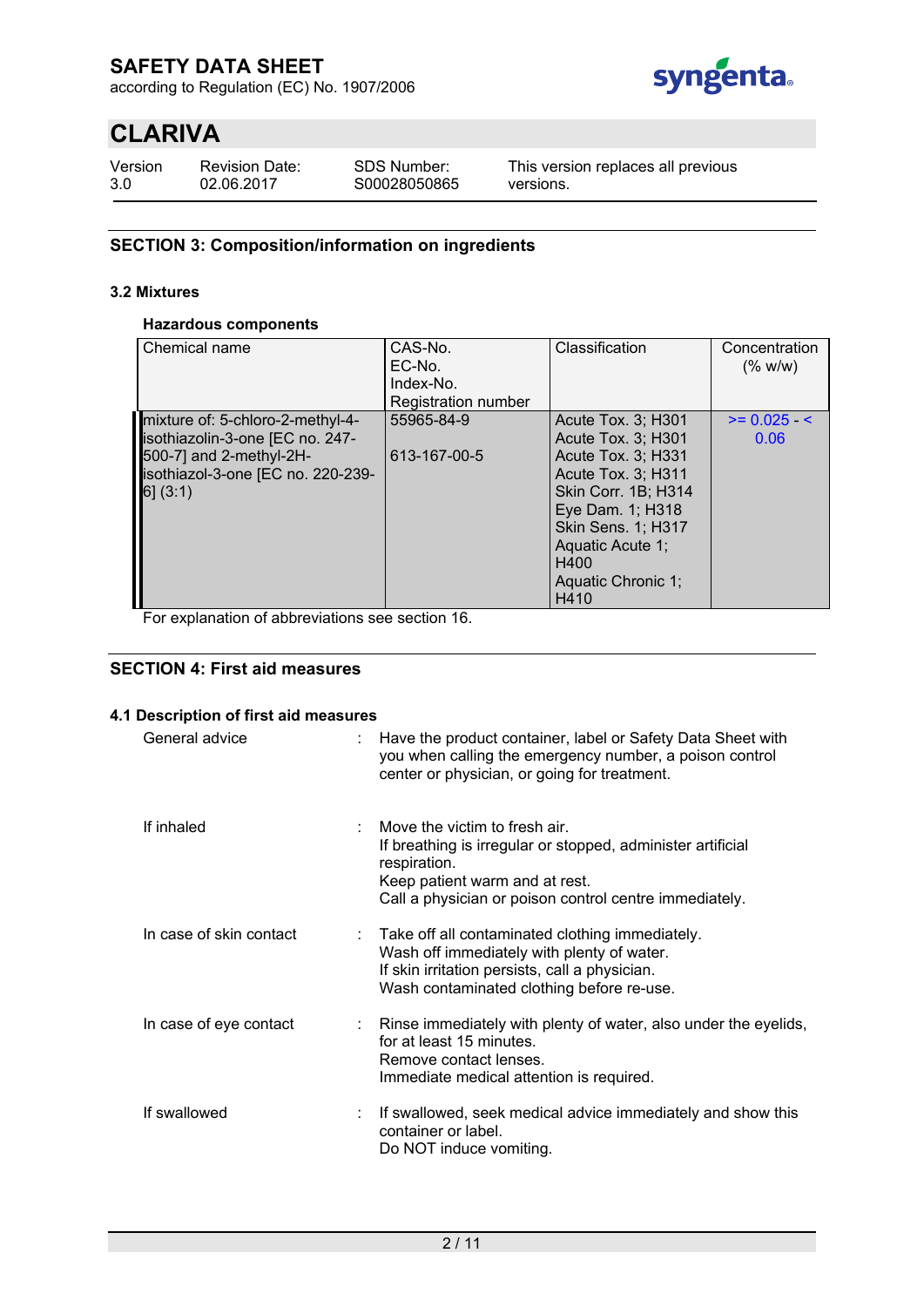according to Regulation (EC) No. 1907/2006



|                | <b>CLARIVA</b> |                                                                                                        |                                                                                                                                          |                                                                                                                                                                                                                          |
|----------------|----------------|--------------------------------------------------------------------------------------------------------|------------------------------------------------------------------------------------------------------------------------------------------|--------------------------------------------------------------------------------------------------------------------------------------------------------------------------------------------------------------------------|
| Version<br>3.0 |                | <b>Revision Date:</b><br>02.06.2017                                                                    | SDS Number:<br>S00028050865                                                                                                              | This version replaces all previous<br>versions.                                                                                                                                                                          |
|                | Symptoms       | 4.2 Most important symptoms and effects, both acute and delayed                                        | No information available.                                                                                                                | 4.3 Indication of any immediate medical attention and special treatment needed                                                                                                                                           |
|                | Treatment      |                                                                                                        | Treat symptomatically.                                                                                                                   | There is no specific antidote available.                                                                                                                                                                                 |
|                |                | <b>SECTION 5: Firefighting measures</b>                                                                |                                                                                                                                          |                                                                                                                                                                                                                          |
|                |                | 5.1 Extinguishing media<br>Suitable extinguishing media                                                | Extinguishing media - small fires<br>carbon dioxide.<br>Extinguishing media - large fires<br>Alcohol-resistant foam<br>or<br>Water spray | Use water spray, alcohol-resistant foam, dry chemical or                                                                                                                                                                 |
|                | media          | Unsuitable extinguishing                                                                               | fire.                                                                                                                                    | Do not use a solid water stream as it may scatter and spread                                                                                                                                                             |
|                | firefighting   | 5.2 Special hazards arising from the substance or mixture<br>Specific hazards during                   | health.                                                                                                                                  | As the product contains combustible organic components, fire<br>will produce dense black smoke containing hazardous<br>products of combustion (see section 10).<br>Exposure to decomposition products may be a hazard to |
|                |                | 5.3 Advice for firefighters<br>Special protective equipment<br>for firefighters<br>Further information | apparatus.<br>courses.                                                                                                                   | Wear full protective clothing and self-contained breathing<br>Do not allow run-off from fire fighting to enter drains or water<br>Cool closed containers exposed to fire with water spray.                               |

# **SECTION 6: Accidental release measures**

|                               | 6.1 Personal precautions, protective equipment and emergency procedures                                                                                                                                          |
|-------------------------------|------------------------------------------------------------------------------------------------------------------------------------------------------------------------------------------------------------------|
| Personal precautions          | Refer to protective measures listed in sections 7 and 8.                                                                                                                                                         |
| 6.2 Environmental precautions |                                                                                                                                                                                                                  |
| Environmental precautions     | : Prevent further leakage or spillage if safe to do so.<br>Do not flush into surface water or sanitary sewer system.<br>If the product contaminates rivers and lakes or drains inform<br>respective authorities. |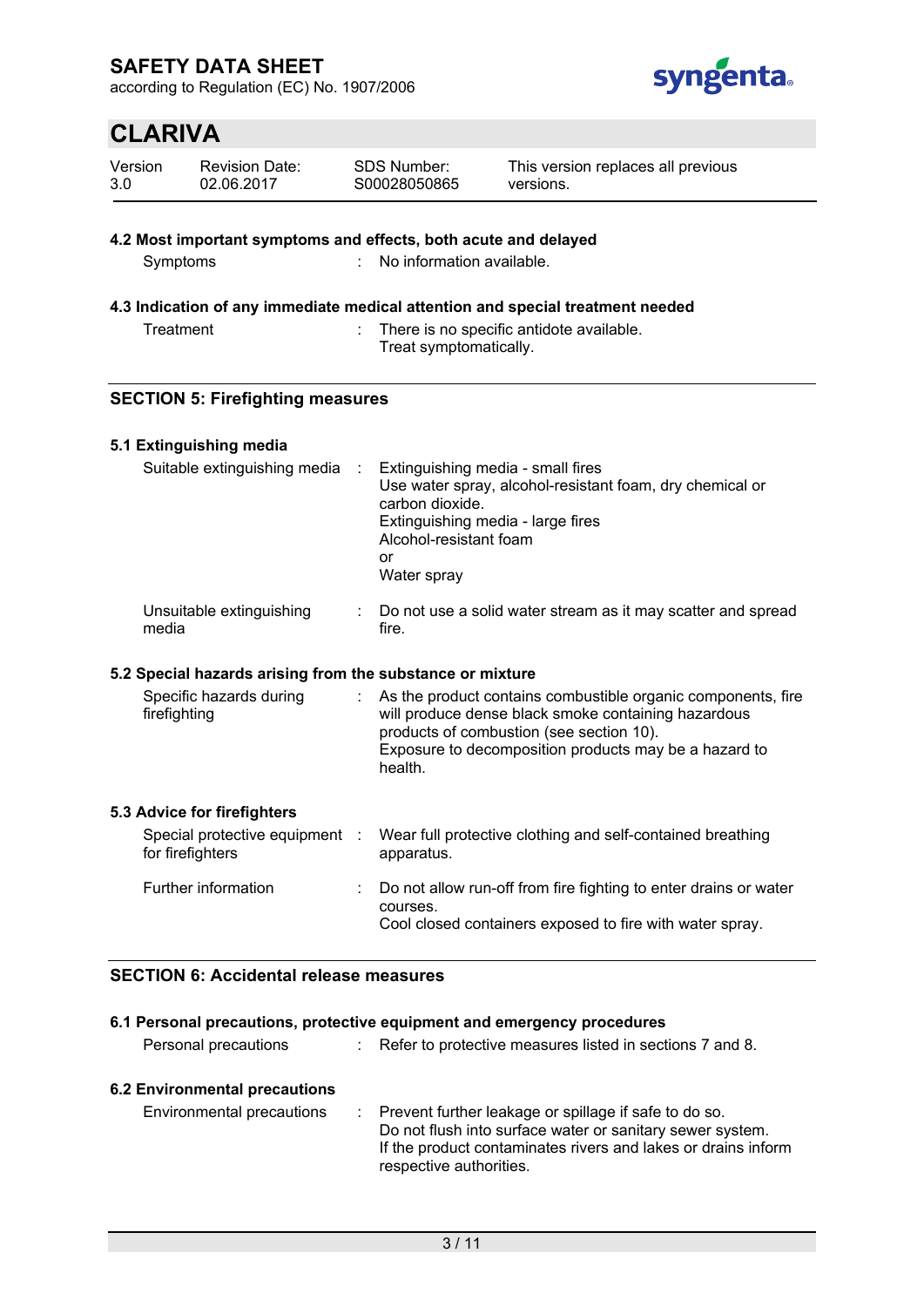according to Regulation (EC) No. 1907/2006



# **CLARIVA**

| Version | <b>Revision Date:</b> |
|---------|-----------------------|
| 3.0     | 02.06.2017            |

| SDS Number:  |  |
|--------------|--|
| S00028050865 |  |

This version replaces all previous versions.

### **6.3 Methods and material for containment and cleaning up**

| Methods for cleaning up |  | : Contain spillage, and then collect with non-combustible<br>absorbent material, (e.g. sand, earth, diatomaceous earth,<br>vermiculite) and place in container for disposal according to<br>local / national regulations (see section 13).<br>Clean contaminated surface thoroughly.<br>Clean with detergents. Avoid solvents.<br>Retain and dispose of contaminated wash water. |
|-------------------------|--|----------------------------------------------------------------------------------------------------------------------------------------------------------------------------------------------------------------------------------------------------------------------------------------------------------------------------------------------------------------------------------|
|-------------------------|--|----------------------------------------------------------------------------------------------------------------------------------------------------------------------------------------------------------------------------------------------------------------------------------------------------------------------------------------------------------------------------------|

#### **6.4 Reference to other sections**

For disposal considerations see section 13., Refer to protective measures listed in sections 7 and 8.

### **SECTION 7: Handling and storage**

#### **7.1 Precautions for safe handling**

| Advice on safe handling                          | No special protective measures against fire required.<br>Avoid contact with skin and eyes.<br>When using do not eat, drink or smoke.<br>For personal protection see section 8. |
|--------------------------------------------------|--------------------------------------------------------------------------------------------------------------------------------------------------------------------------------|
|                                                  | 7.2 Conditions for safe storage, including any incompatibilities                                                                                                               |
| Requirements for storage<br>areas and containers | No special storage conditions required. Keep containers<br>tightly closed in a dry, cool and well-ventilated place. Keep out                                                   |

animal feedingstuffs.

**7.3 Specific end use(s)**

Specific use(s) : For proper and safe use of this product, please refer to the approval conditions laid down on the product label.

of the reach of children. Keep away from food, drink and

### **SECTION 8: Exposure controls/personal protection**

#### **8.1 Control parameters**

### **Occupational Exposure Limits**

| Components                                                                                           | CAS-No.       | Value type (Form<br>of exposure) | Control parameters                                                   | <b>Basis</b>   |
|------------------------------------------------------------------------------------------------------|---------------|----------------------------------|----------------------------------------------------------------------|----------------|
| propane-1,2,3-triol                                                                                  | $56 - 81 - 5$ | <b>TWA</b> (inhalable<br>dust)   | $50 \text{ mg/m}$                                                    | <b>CH SUVA</b> |
| Further information                                                                                  | respected     |                                  | Harm to the unborn child is not to be expected when the OEL-value is |                |
|                                                                                                      | $56 - 81 - 5$ | STEL (inhalable<br>dust)         | 100 mg/m3                                                            | <b>CH SUVA</b> |
| Further information                                                                                  | respected     |                                  | Harm to the unborn child is not to be expected when the OEL-value is |                |
| mixture of: 5-<br>chloro-2-methyl-4-<br>isothiazolin-3-one<br>[EC no. 247-500-7]<br>and 2-methyl-2H- | 55965-84-9    | TWA (inhalable<br>dust)          | $0.2$ mg/m $3$                                                       | <b>CH SUVA</b> |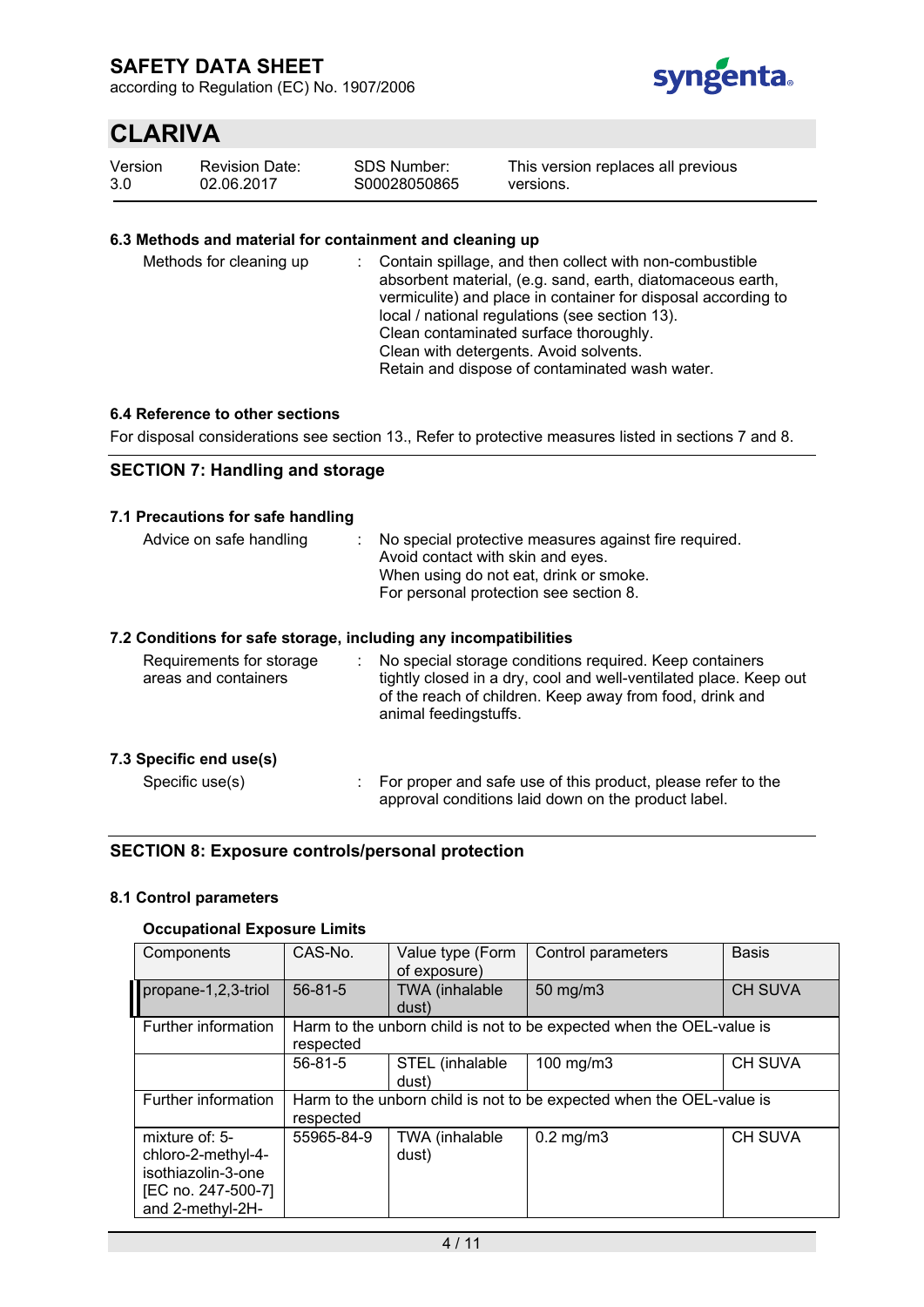according to Regulation (EC) No. 1907/2006



# **CLARIVA**

| Version | <b>Revision Date:</b> | SDS Number:   | This version replaces all previous |
|---------|-----------------------|---------------|------------------------------------|
| 3.0     | 02.06.2017            | \$00028050865 | versions.                          |

| isothiazol-3-one<br>[EC no. 220-239-6]<br>(3:1) |                                                                                                                                                                             |                          |                                                                                                                                                       |                |
|-------------------------------------------------|-----------------------------------------------------------------------------------------------------------------------------------------------------------------------------|--------------------------|-------------------------------------------------------------------------------------------------------------------------------------------------------|----------------|
| Further information                             | value is respected                                                                                                                                                          |                          | Sensitizers; Substances marked with an S can lead to very strong allergic<br>reactions., Harm to the unborn child is not to be expected when the OEL- |                |
|                                                 | 55965-84-9                                                                                                                                                                  | STEL (inhalable<br>dust) | $0.4$ mg/m $3$                                                                                                                                        | <b>CH SUVA</b> |
| Further information                             | Sensitizers; Substances marked with an S can lead to very strong allergic<br>reactions., Harm to the unborn child is not to be expected when the OEL-<br>value is respected |                          |                                                                                                                                                       |                |

#### **8.2 Exposure controls**

#### **Engineering measures**

Containment and/or segregation is the most reliable technical protection measure if exposure cannot be eliminated.

The extent of these protection measures depends on the actual risks in use.

Maintain air concentrations below occupational exposure standards. Where necessary, seek additional occupational hygiene advice.

### **Personal protective equipment**

| Eye protection             | No special protective equipment required.                                                                                                                                                               |
|----------------------------|---------------------------------------------------------------------------------------------------------------------------------------------------------------------------------------------------------|
| Hand protection<br>Remarks | No special protective equipment required.                                                                                                                                                               |
| Skin and body protection   | No special protective equipment required.<br>Select skin and body protection based on the physical job<br>requirements.                                                                                 |
| Respiratory protection     | No personal respiratory protective equipment normally<br>required.<br>When workers are facing concentrations above the exposure<br>limit they must use appropriate certified respirators.               |
| Protective measures        | : The use of technical measures should always have priority<br>over the use of personal protective equipment.<br>When selecting personal protective equipment, seek<br>appropriate professional advice. |

### **SECTION 9: Physical and chemical properties**

#### **9.1 Information on basic physical and chemical properties**

| Appearance      | $:$ liquid       |
|-----------------|------------------|
| Colour<br>Odour | brown<br>: mustv |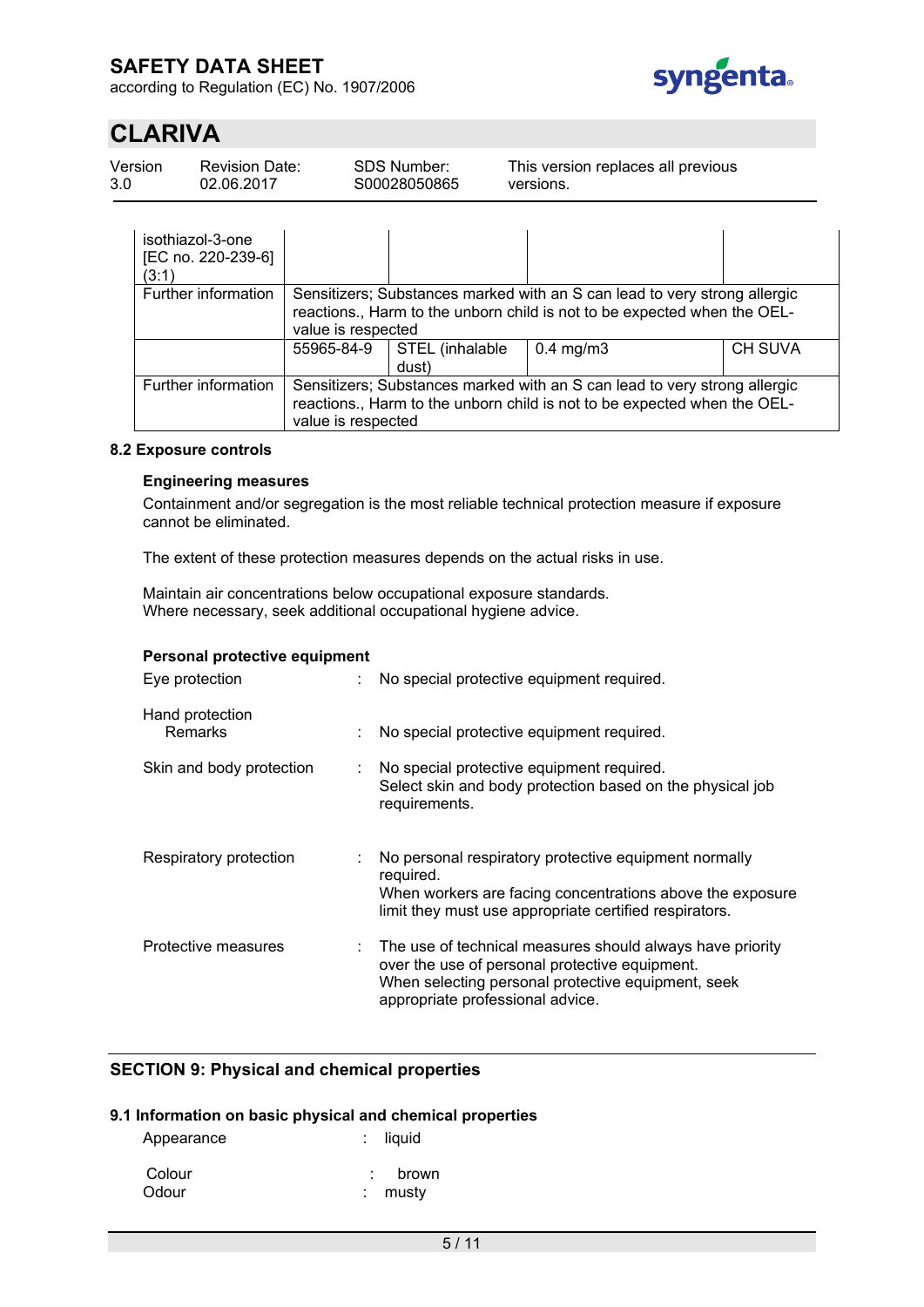according to Regulation (EC) No. 1907/2006



# **CLARIVA**

| Version<br>3.0 |           | <b>Revision Date:</b><br>02.06.2017        |                           | <b>SDS Number:</b><br>S00028050865 | This version replaces all previous<br>versions.          |
|----------------|-----------|--------------------------------------------|---------------------------|------------------------------------|----------------------------------------------------------|
|                |           | <b>Odour Threshold</b>                     | ÷                         | No data available                  |                                                          |
|                | pH        |                                            | ÷                         | 4.7<br>Concentration: 1 g/l        |                                                          |
|                |           | Evaporation rate                           |                           | No data available                  |                                                          |
|                |           | Upper explosion limit                      |                           | No data available                  |                                                          |
|                |           | Lower explosion limit                      |                           | No data available                  |                                                          |
|                |           | Relative vapour density                    |                           | No data available                  |                                                          |
|                | Density   |                                            |                           | 1.04 g/cm3 (25 °C)                 |                                                          |
|                |           | Decomposition temperature                  | ÷                         | No data available                  |                                                          |
|                | Viscosity | Viscosity, dynamic                         | $\mathbb{R}^{\mathbb{Z}}$ | 631 mPa.s (20 °C)                  |                                                          |
|                |           |                                            |                           | 498 mPa.s (40 °C)                  |                                                          |
|                |           | <b>Explosive properties</b>                |                           | Not explosive                      |                                                          |
|                |           | Oxidizing properties                       |                           |                                    | The substance or mixture is not classified as oxidizing. |
|                |           | 9.2 Other information<br>No data available |                           |                                    |                                                          |

# **SECTION 10: Stability and reactivity**

#### **10.1 Reactivity**

None reasonably foreseeable.

### **10.2 Chemical stability**

Stable under normal conditions.

# **10.3 Possibility of hazardous reactions** Hazardous reactions : No dangerous reaction known under conditions of normal use. **10.4 Conditions to avoid**

Conditions to avoid : No decomposition if used as directed.

### **10.5 Incompatible materials**

Materials to avoid **in the state of the state of the state of the state of the state of the state of the state of the state of the state of the state of the state of the state of the state of the state of the state of the** 

### **10.6 Hazardous decomposition products**

Combustion or thermal decomposition will evolve toxic and irritant vapours.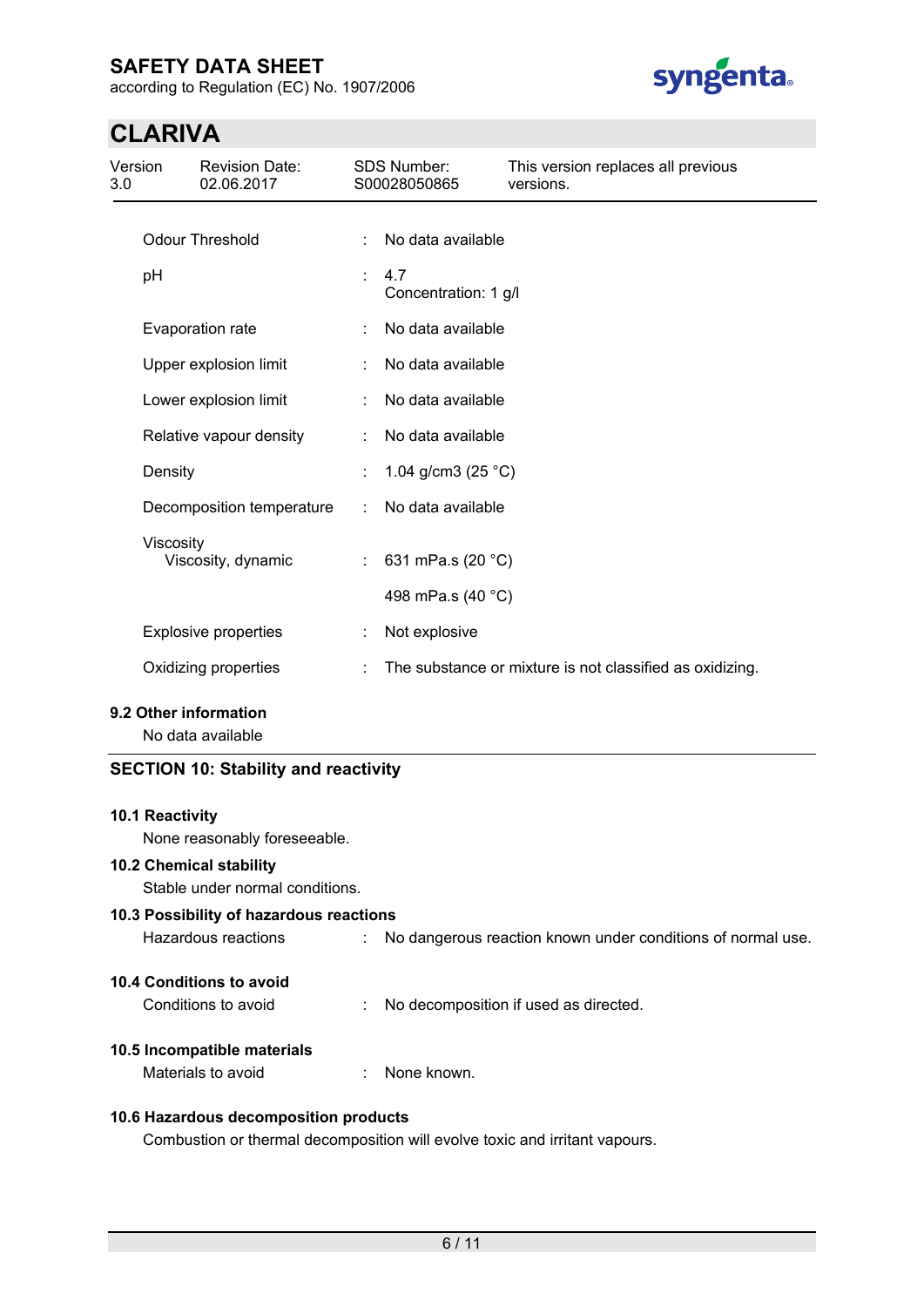according to Regulation (EC) No. 1907/2006



# **CLARIVA**

Version 3.0 02.06.2017

Revision Date:

SDS Number: S00028050865 This version replaces all previous versions.

### **SECTION 11: Toxicological information**

### **11.1 Information on toxicological effects**

**Acute toxicity**

### **Product:**

| Acute oral toxicity   | : LD50 (Rat, female): $> 2,000$ mg/kg<br>Assessment: The substance or mixture has no acute oral<br>toxicity            |
|-----------------------|------------------------------------------------------------------------------------------------------------------------|
| Acute dermal toxicity | : LD50 (Rat, male and female): $> 4,000$ mg/kg<br>Assessment: The substance or mixture has no acute dermal<br>toxicity |

#### **Components:**

| mixture of: 5-chloro-2-methyl-4-isothiazolin-3-one [EC no. 247-500-7] and 2-methyl-2H-<br>isothiazol-3-one [EC no. 220-239-6] (3:1): |  |                                                                                                   |
|--------------------------------------------------------------------------------------------------------------------------------------|--|---------------------------------------------------------------------------------------------------|
| Acute oral toxicity                                                                                                                  |  | : Acute toxicity estimate: $100 \text{ mg/kg}$<br>Method: Converted acute toxicity point estimate |
|                                                                                                                                      |  | Assessment: The component/mixture is toxic after single<br>ingestion.                             |
| Acute inhalation toxicity                                                                                                            |  | : Assessment: The component/mixture is toxic after short term<br>inhalation.                      |
| Acute dermal toxicity                                                                                                                |  | : Acute toxicity estimate: $300 \text{ mg/kg}$<br>Method: Converted acute toxicity point estimate |
|                                                                                                                                      |  | Assessment: The component/mixture is toxic after single<br>contact with skin.                     |

#### **Skin corrosion/irritation**

#### **Product:**

Species: Rabbit Result: No skin irritation

#### **Components:**

**mixture of: 5-chloro-2-methyl-4-isothiazolin-3-one [EC no. 247-500-7] and 2-methyl-2Hisothiazol-3-one [EC no. 220-239-6] (3:1):**

Result: Corrosive after 3 minutes to 1 hour of exposure

#### **Serious eye damage/eye irritation**

#### **Product:**

Species: Rabbit Result: Minimally Irritating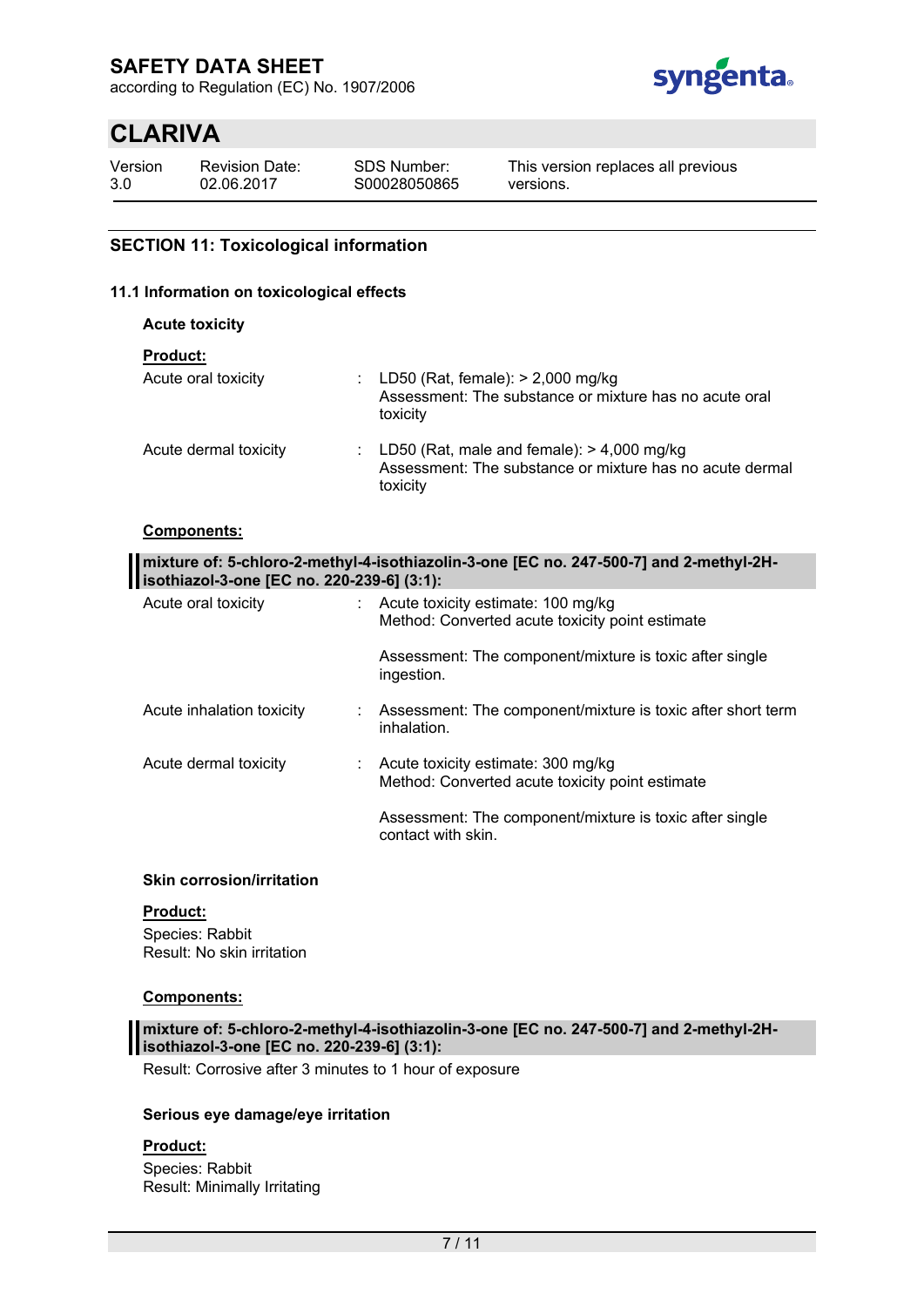according to Regulation (EC) No. 1907/2006



# **CLARIVA**

| Version | <b>Revision Date:</b> | <b>SDS Number:</b> |
|---------|-----------------------|--------------------|
| 3.0     | 02.06.2017            | S00028050865       |

This version replaces all previous versions.

#### **Respiratory or skin sensitisation**

### **Product:**

Test Type: mouse lymphoma cells Species: Mouse Result: Did not cause sensitisation on laboratory animals.

#### **Components:**

#### **mixture of: 5-chloro-2-methyl-4-isothiazolin-3-one [EC no. 247-500-7] and 2-methyl-2Hisothiazol-3-one [EC no. 220-239-6] (3:1):**

Result: May cause sensitisation by skin contact.

### **SECTION 12: Ecological information**

#### **12.1 Toxicity**

# **Product:**

Toxicity to fish : Remarks: No data available

### **Components:**

#### **mixture of: 5-chloro-2-methyl-4-isothiazolin-3-one [EC no. 247-500-7] and 2-methyl-2Hisothiazol-3-one [EC no. 220-239-6] (3:1):**

#### **Ecotoxicology Assessment**

Acute aquatic toxicity : Very toxic to aquatic life.

Chronic aquatic toxicity : Very toxic to aquatic life with long lasting effects.

#### **12.2 Persistence and degradability**

No data available

#### **12.3 Bioaccumulative potential**

No data available

### **12.4 Mobility in soil**

No data available

### **12.5 Results of PBT and vPvB assessment**

#### **Product:**

Assessment : This substance/mixture contains no components considered to be either persistent, bioaccumulative and toxic (PBT), or very persistent and very bioaccumulative (vPvB) at levels of 0.1% or higher..

### **12.6 Other adverse effects**

No data available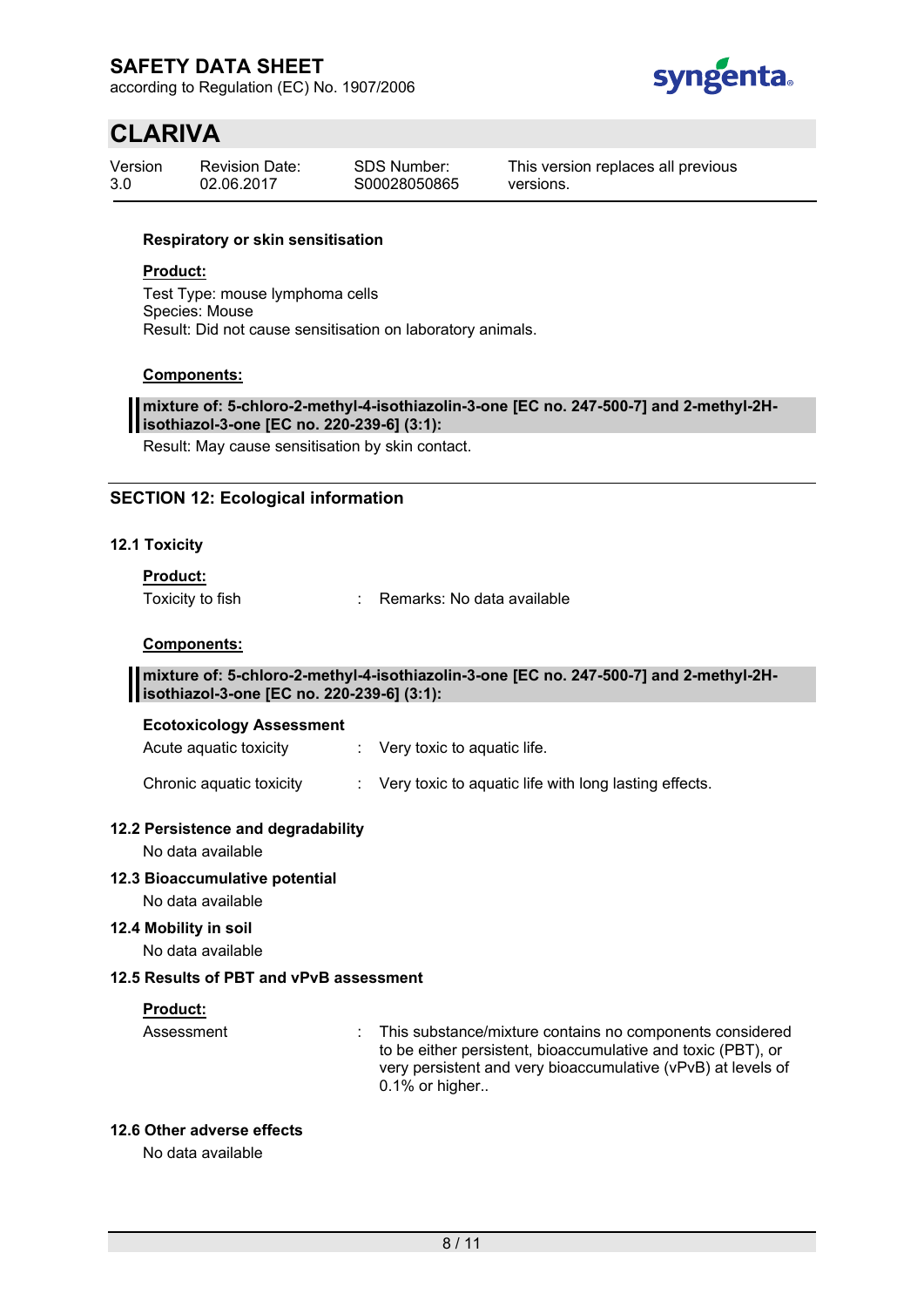according to Regulation (EC) No. 1907/2006



# **CLARIVA**

Version 3.0 Revision Date: 02.06.2017

SDS Number: S00028050865

This version replaces all previous versions.

### **SECTION 13: Disposal considerations**

#### **13.1 Waste treatment methods**

| Product                | Do not contaminate ponds, waterways or ditches with<br>chemical or used container.<br>Do not dispose of waste into sewer.<br>Where possible recycling is preferred to disposal or<br>incineration.<br>If recycling is not practicable, dispose of in compliance with<br>local regulations. |
|------------------------|--------------------------------------------------------------------------------------------------------------------------------------------------------------------------------------------------------------------------------------------------------------------------------------------|
| Contaminated packaging | Empty remaining contents.<br>Triple rinse containers.<br>Empty containers should be taken to an approved waste<br>handling site for recycling or disposal.<br>Do not re-use empty containers.                                                                                              |

### **SECTION 14: Transport information**

#### **14.1 UN number**

Not regulated as a dangerous good

### **14.2 UN proper shipping name**

Not regulated as a dangerous good

#### **14.3 Transport hazard class(es)**

Not regulated as a dangerous good

#### **14.4 Packing group**

Not regulated as a dangerous good

#### **14.5 Environmental hazards**

Not regulated as a dangerous good

#### **14.6 Special precautions for user**

Remarks : Not classified as dangerous in the meaning of transport regulations.

#### **14.7 Transport in bulk according to Annex II of Marpol and the IBC Code**

Not applicable for product as supplied.

#### **SECTION 15: Regulatory information**

#### **15.1 Safety, health and environmental regulations/legislation specific for the substance or mixture**

| REACH - Candidate List of Substances of Very High<br>Concern for Authorisation (Article 59). | $:$ Not applicable |
|----------------------------------------------------------------------------------------------|--------------------|
| Regulation (EC) No 1005/2009 on substances that                                              | $:$ Not applicable |

deplete the ozone layer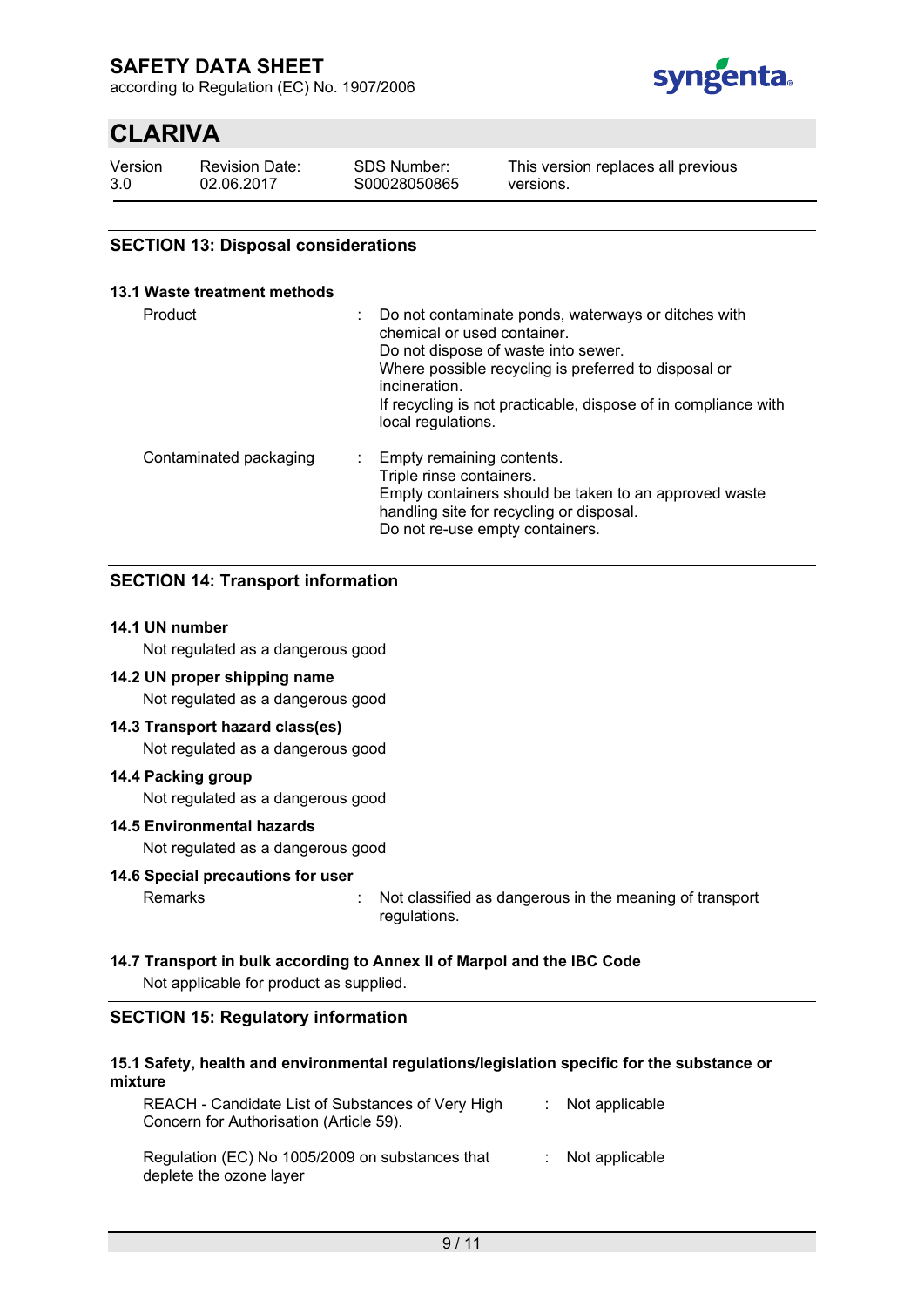according to Regulation (EC) No. 1907/2006



# **CLARIVA**

| Version<br>3.0 | <b>Revision Date:</b><br>02.06.2017                                                                                                  | SDS Number:<br>S00028050865 | versions. | This version replaces all previous                                                               |
|----------------|--------------------------------------------------------------------------------------------------------------------------------------|-----------------------------|-----------|--------------------------------------------------------------------------------------------------|
|                | Regulation (EC) No 850/2004 on persistent organic<br>pollutants                                                                      |                             |           | Not applicable                                                                                   |
|                | Regulation (EC) No 649/2012 of the European<br>Parliament and the Council concerning the export and<br>import of dangerous chemicals |                             |           | Not applicable                                                                                   |
|                | major-accident hazards involving dangerous substances.                                                                               | Not applicable              |           | Seveso III: Directive 2012/18/EU of the European Parliament and of the Council on the control of |
|                | Other regulations:                                                                                                                   |                             |           | Take note of Directive 98/24/EC on the protection of the health and safety of workers from the   |

### **15.2 Chemical safety assessment**

risks related to chemical agents at work.

A Chemical Safety Assessment is not required for this substance when it is used in the specified applications.

#### **SECTION 16: Other information**

#### **Full text of H-Statements**

| H301 | Toxic if swallowed.                                     |
|------|---------------------------------------------------------|
| H311 | Toxic in contact with skin.                             |
| H314 | Causes severe skin burns and eye damage.                |
| H317 | May cause an allergic skin reaction.                    |
| H318 | : Causes serious eye damage.                            |
| H331 | Toxic if inhaled.                                       |
| H400 | : Very toxic to aquatic life.                           |
| H410 | : Very toxic to aquatic life with long lasting effects. |

#### **Full text of other abbreviations**

| Acute Tox.      | $:$ Acute toxicity         |  |
|-----------------|----------------------------|--|
| Aquatic Acute   | : Acute aquatic toxicity   |  |
| Aquatic Chronic | : Chronic aquatic toxicity |  |
| Eye Dam.        | : Serious eye damage       |  |
| Skin Corr.      | : Skin corrosion           |  |
| Skin Sens.      | : Skin sensitisation       |  |
|                 |                            |  |

ADN - European Agreement concerning the International Carriage of Dangerous Goods by Inland Waterways; ADR - European Agreement concerning the International Carriage of Dangerous Goods by Road; AICS - Australian Inventory of Chemical Substances; ASTM - American Society for the Testing of Materials; bw - Body weight; CLP - Classification Labelling Packaging Regulation; Regulation (EC) No 1272/2008; CMR - Carcinogen, Mutagen or Reproductive Toxicant; DIN - Standard of the German Institute for Standardisation; DSL - Domestic Substances List (Canada); ECHA - European Chemicals Agency; EC-Number - European Community number; ECx - Concentration associated with x% response; ELx - Loading rate associated with x% response; EmS - Emergency Schedule; ENCS - Existing and New Chemical Substances (Japan); ErCx - Concentration associated with x% growth rate response; GHS - Globally Harmonized System; GLP - Good Laboratory Practice; IARC - International Agency for Research on Cancer; IATA - International Air Transport Association; IBC - International Code for the Construction and Equipment of Ships carrying Dangerous Chemicals in Bulk; IC50 - Half maximal inhibitory concentration; ICAO - International Civil Aviation Organization; IECSC - Inventory of